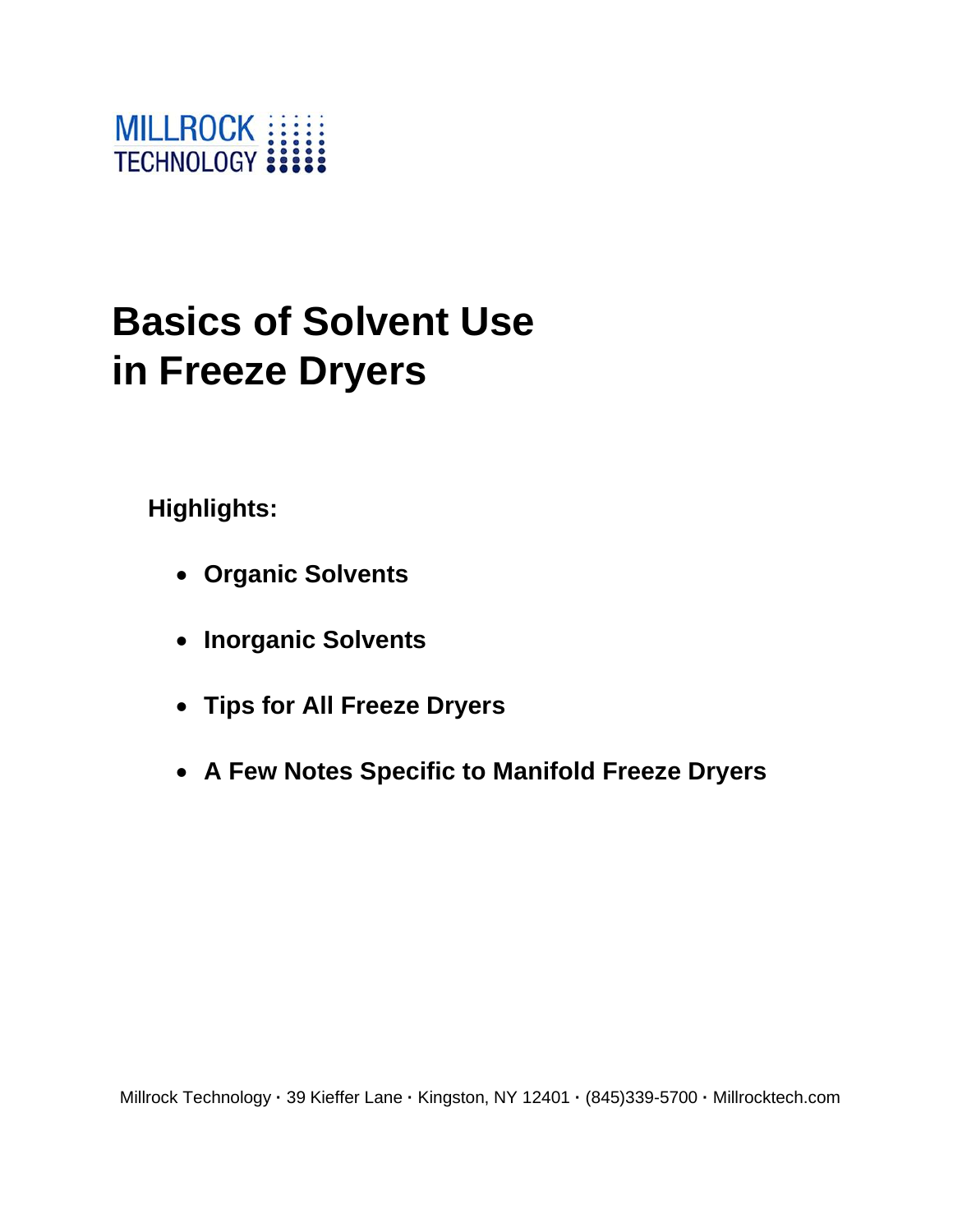# **Basics of Solvent Use in Freeze Dryers**

Freeze dryers were originally designed and developed for use with water as the primary and only solvent. Today, it is not unusual to see inorganic acids and bases utilized as solvents, creating complications for standard freeze dryers. Many freeze dryers utilize acrylic doors and elastomers (gaskets and seals) that will have limited resistance to organic solvents and stainless-steel components may react adversely to inorganic solvents.

These solvents typically have a high vapor pressure and come out of the product very early in the primary drying phase of the freeze drying cycle. To safeguard against damage to the freeze dryer components and help ensure product quality, it is important to understand the material compatibility of all solvents present in your product, regardless of the amount. Material compatibility charts can be found online. Sites such as<http://www.coleparmer.com/Chemical-Resistance> for 304 and 316 Stainless Steel and [http://www.eplastics.com/Plastic/plastics\\_library/Chemical-](http://www.eplastics.com/Plastic/plastics_library/Chemical-Resistance-of-Plexiglass-Acrylic)[Resistance-of-Plexiglass-Acrylic f](http://www.eplastics.com/Plastic/plastics_library/Chemical-Resistance-of-Plexiglass-Acrylic)or information on acrylic compatibility.

# **Organic Solvents in Laboratory Freeze Dryers**

As mentioned in the previous paragraph, many laboratory freeze dryers are built with acrylic doors on both the condenser and the product chamber. This is done primarily for easy visual access to the product sitting on the shelves as well as being able to watch condenser loading. In the presence of organic solvents in the vapor stream or in the condensate, acrylic will begin to be destroyed. Often this destruction will start with what is referred to as "etching". The interior of the door will start to take on the appearance of etched glass in some locations. Minor etching will eventually lead to door



**Examples of Millrock Technology Acrylic and Stainless Steel Doors on Laboratory Scale** 

warping which will create door seal issues. Eventually, as more runs with solvents occur the etching will eventually turn into a hair line fracture. This fracture will make pulling a vacuum virtually impossible and, in the worst-case scenario, may result in implosion of the acrylic component.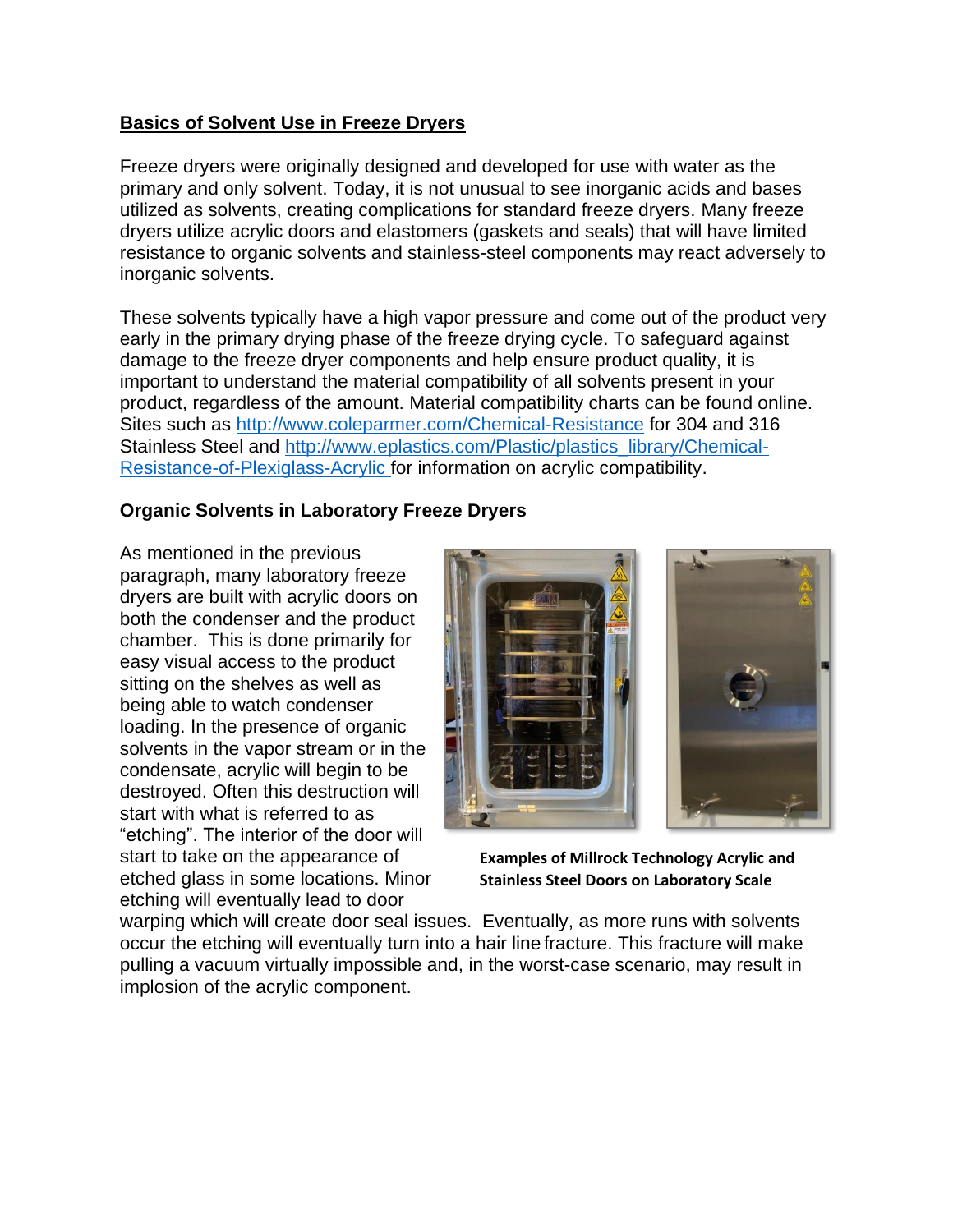**Example of a Millrock Technology Production Scale Unit in Use:**



The number one priority is to minimize contact between the organic solvent and the acrylic. Check the freezing point of the solvent. If the temperature is above -85C, most of the solvent will be caught on the surface of the condenser, when the condenser is -85C or lower.

Many organic solvents have lower freezing points than the condenser surface temperature. When this is the case, the solvent vapor may liquefy in condenser. While this may help prevent a rush of organic solvent to the vacuum pump, it may lead to accelerated etching of the condenser end plate. Also, given a higher vapor pressure condition, the liquefied solvent my return to the vapor phase and migrate to the vacuum pump in a process referred to as "reflux."

**Important Note:** Many freeze dryers use a "smooth

surface" condenser, where the temperature sensor is gauging the refrigerant rather than the condenser surface. In contrast, Millrock Technology's exposed coil condensers enable a direct, accurate reading of the condenser itself. If you are measuring the refrigerant temperature you will need to step up the temperature to calculate a more accurate condenser surface temperature reading.

The frequency and amount of exposure to organic solvents will directly impact the extant of etching and risk.

#### **Tips for All Freeze Dryers:**

- 1. A small amount of etching in a laboratory freeze dryer may not create a problem. Monitor the acrylic components for damage, replace components as needed, and wash the freeze dryer thoroughly after each cycle.
- 2. A waterline mark on the condenser door can be a telltale sign of solvent in the condensate during the defrost cycle. Conduct the defrost cycle as quickly as possible and do not allow condensate to sit in the condenser chamber. Liquified solvent generally etch acrylic faster than vaporized solvent. If possible, conduct the condenser defrost with the drain open and acrylic door off.
- 3. If the acrylic components of your lab freeze dryer are compromised quickly, they should be replaced with stainless steel components. Stainless steel doors should normally be equipped with at least one sight glass.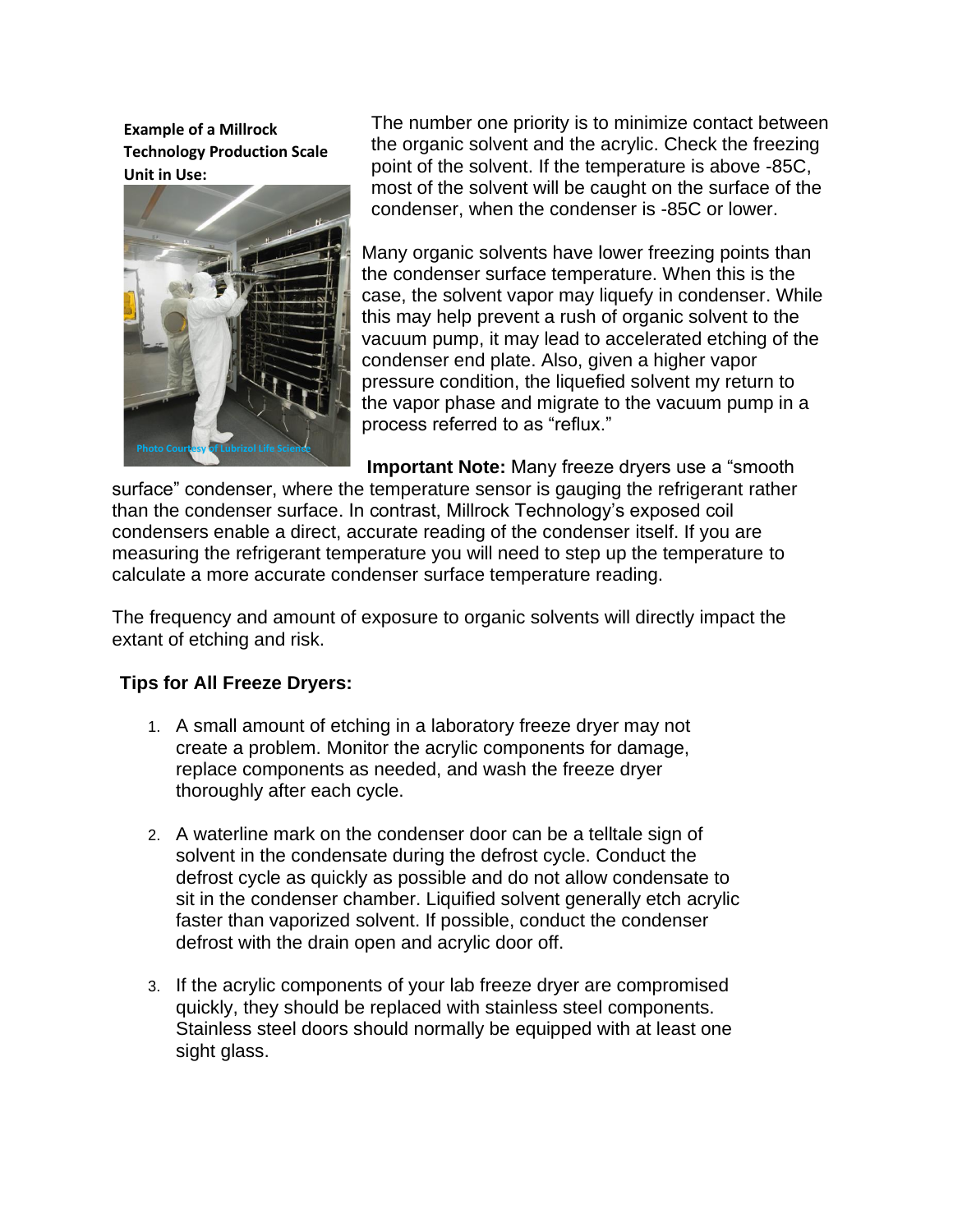- 4. Solvents will often "flash off" in the first part of the freeze drying cycle, after the vacuum pump is activated creating higher pressure in the freeze dryer. If this is the case, it is usually best to run the vacuum pump with the gas ballast open during the "flash off." Considerations to exhaust the solvent in a safe manner should be taken. After the "flash off" it is usually best practice to close the ballast for better performance and less vacuum oil degradation.
- 5. While it may result in decreased system performance, the entire vacuum pump can be placed in a safety cabinet. Another alternative is to put a non-restrictive line on the output of the vacuum pump. The line should be lower than the pump exhaust and may include a trap to catch any solvent that can condensate and run back toward the pump.
- 6. A liquid nitrogen trap can be installed between the condenser and the vacuum pump. After the high pressure solvents flash off, the trap should be taken offline to lessen the use of nitrogen and help ensure that the solvent will not warm, vaporize and run back to the pump.
- 7. If organic solvent use will be consistent, a dry pump may be considered. Dry vacuum pumps, while usually, significantly more expensive than oil pumps, tend to resist solvent damage.

# **A Few Notes Specific to Manifold Type Freeze Dryers**

The joint between the acrylic ports and the body of the manifold is the "weakest" area of a manifold freeze dryer. Make sure that product containers are well supported as heavy product containers can potentially pull the port right out of the manifold body. If you have a vacuum leak while freeze drying, that appears to go away when the system is dry and empty, there may be small leaks at the port-to-manifold-body connections that become leaky when the solvent is present, and reseal themselves when solvent is no longer present.



**Vacuum Pump Ballast**



**Liquid Nitrogen Trap**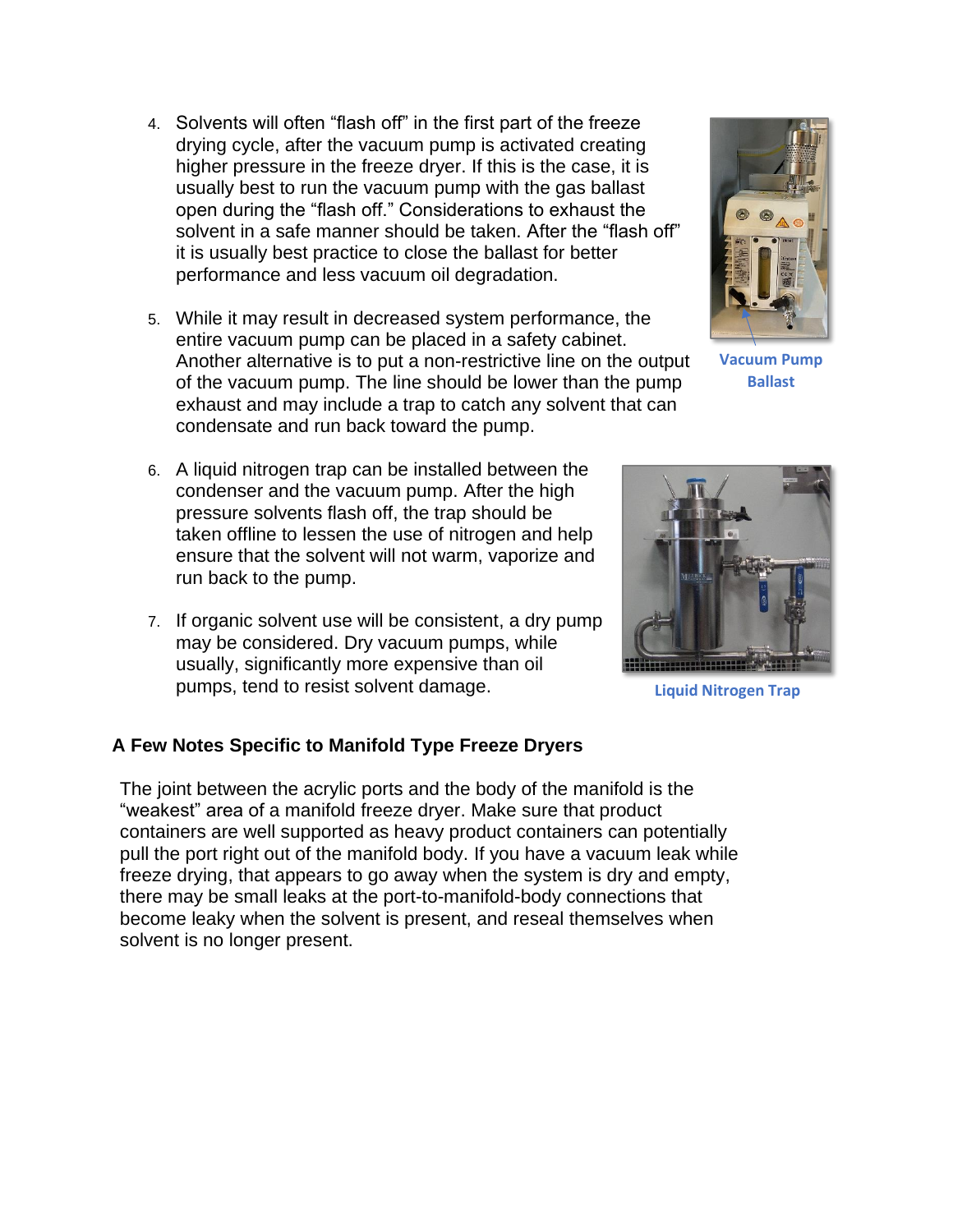# **Inorganic Solvents in Laboratory Freeze Dryers**

When inorganic solvents are introduced to laboratory freeze dryers it is important to check the compatibility with the stainless steel of the freeze dryer. **316L,** usually used

in modern freeze dryers, has higher corrosion resistance in comparison with older systems that may be constructed of **304L**.

Inorganic solvents are most likely to attack weld joints first as they are typically the most stressed part of the stainless steel components. If a component becomes compromised, it often results in a vacuum leak that can be difficult to find. If the leak is in a place that undergoes thermal contraction, it may further complicate finding the leak as it may not manifest itself at room temperature.

Chemical traps can be put in-line between the condenser and the vacuum pump. The most notable is a soda sorb for the absorption of acid. Most freeze dryer manufactures will include acid traps / molecular sieves in their offerings. When using acid traps be aware that soda sorb is hygroscopic. When first put on the freeze dryer, the dryer may not pull to maximum low as it pulls water out of the trap itself. Running the system dry and empty until the max low pressure rating for the system is achieved is recommended. If it is easily done you may want to freeze dry the trap itself prior to putting it online. Also note, that as the soda sorb absorbs acids it will begin to break down and sometimes create a fine dust that may migrate to the vacuum pump. It is a good idea to check your trap before and after each freeze drying cycle.

Good standard operating procedure requires that you understand all the solvents present in your product and to make sure you have verified material compatibility with the freeze dryer components.



**Condenser Drain Port**



**Chemical Trap**